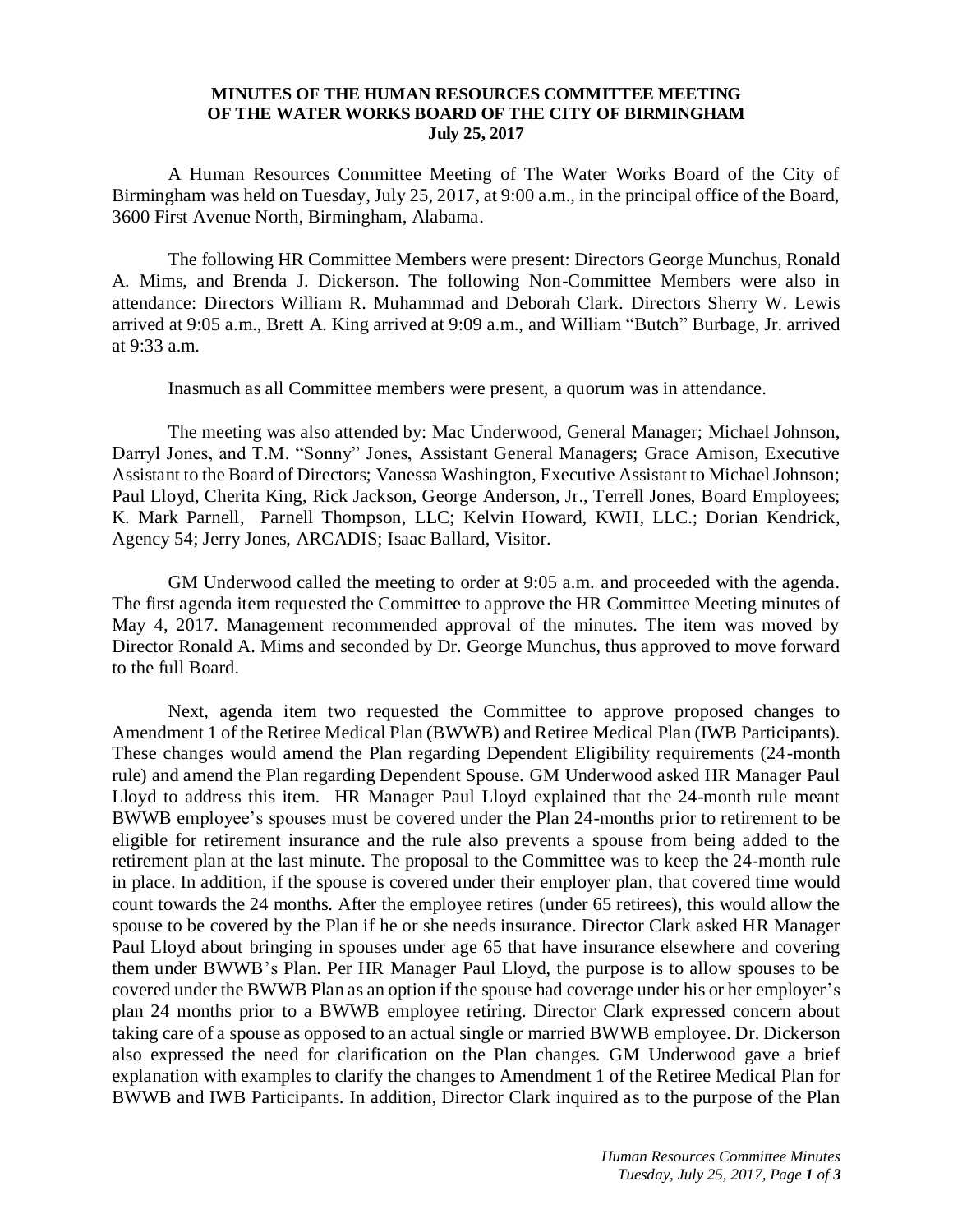changes: cost and length of time to the Board, the benefits, and whose benefiting from the changes. Chairwoman Lewis explained that these are options for the employees and that some employees will get coverage under their spouse's insurance. After much discussion, the agenda item was moved by Director Ronald A. Mims and seconded by Dr. Brenda J. Dickerson, thus approved to be moved forward to the full Board for approval at the Regular Board of Directors' Meeting to be held on Thursday, July 27, 2017.

Following, agenda item three requested the HR Committee to hear an overview of the HR Management Guide and Employee Handbook. GM Underwood asked HR Manager Paul Lloyd to cover the topic. HR Manager Paul Lloyd referred the request to HR Business Partner Cherita King. Ms. King gave a general overview of the Employee Handbook and the HR Management Guide. Ms. King explained that the primary purpose of the Employee Handbook is to provide the employees with a guide to use that identifies the BWWB policies and procedures. In addition, the Management Guide is for BWWB Managers and Supervisors to assist them in handling corrective actions and other issues. Dr. Munchus inquired as to the identity of the HR Business Partners. Ms. King stated that she, Charlotte Harris, and LaTasia Sanford are the HR Business Partners. Per Cherita King, both guides are in place to provide an understanding of the organization in addition to promoting consistency and fairness in administration of procedures. Ms. King indicated that employees have access to the Employee Handbook and only Managers and Supervisors have access to the HR Management Guide. Director Mims made a request to GM Underwood to have Personnel provide Personnel Action Request Forms (PARFs) for review from the last two years. Per Director Mims, he has questions about promotion procedures. Then, Dr. Dickerson requested a list of unbudgeted positions for the past two years with someone hired into the position. It was clarified that the information is to be made available for viewing with someone from Personnel and a physical copy is not necessary. Director Mims, Dr. Dickerson, and Director Clark indicated they are interested in viewing promotions and unbudgeted positions with Personnel. Cherita King continued the presentation. Director Muhammad expressed concern about progressive discipline and its gray areas. The issue of progressive discipline was discussed further for clarification. Chairwoman Lewis reminded the Board members that the Board sets policy and does not get involved in Operations. GM Underwood reiterated to the Board that there is some possibility Board members could be subpoenaed in a legal matter when becoming closely involved with employment matters if an employee chose to file a lawsuit. Chairwoman Lewis stated that employees have the option outside of BWWB to contact the Equal Employment Opportunity Commission (EEOC) if he/she is unsatisfied with internal disciplinary action from BWWB. Cherita King continued her presentation. There was a brief discussion among the group about key performance goals and performance review evaluations. Chairwoman Lewis voiced concern that the form evaluating the process for an employee receiving a raise should be reviewed by the HR Committee. A random sampling of the evaluations was requested for Dr. Dickerson's review of the measures in place. Ms. King concluded her presentation on the HR Management Guide and Employee Handbook.

Next, Cherita King acknowledged HR Manager Paul Lloyd to introduce agenda item four. Agenda item four requested the Committee to review and discuss the Proposal for a Problem Resolution Committee submitted by Director Muhammad. Before HR Manager Paul Lloyd presented, Director Muhammad stated he was very proud of Ms. King's accomplishments and the job she has done. In addition, Director Muhammad stated that his concerns regarding the policy implementation has nothing to do with the Human Resources Department. Afterwards, HR Manager Paul Lloyd presented the proposed information for a Problem Resolution Committee. He indicated that the Human Resources Team listed issues addressed in the Employee Handbook